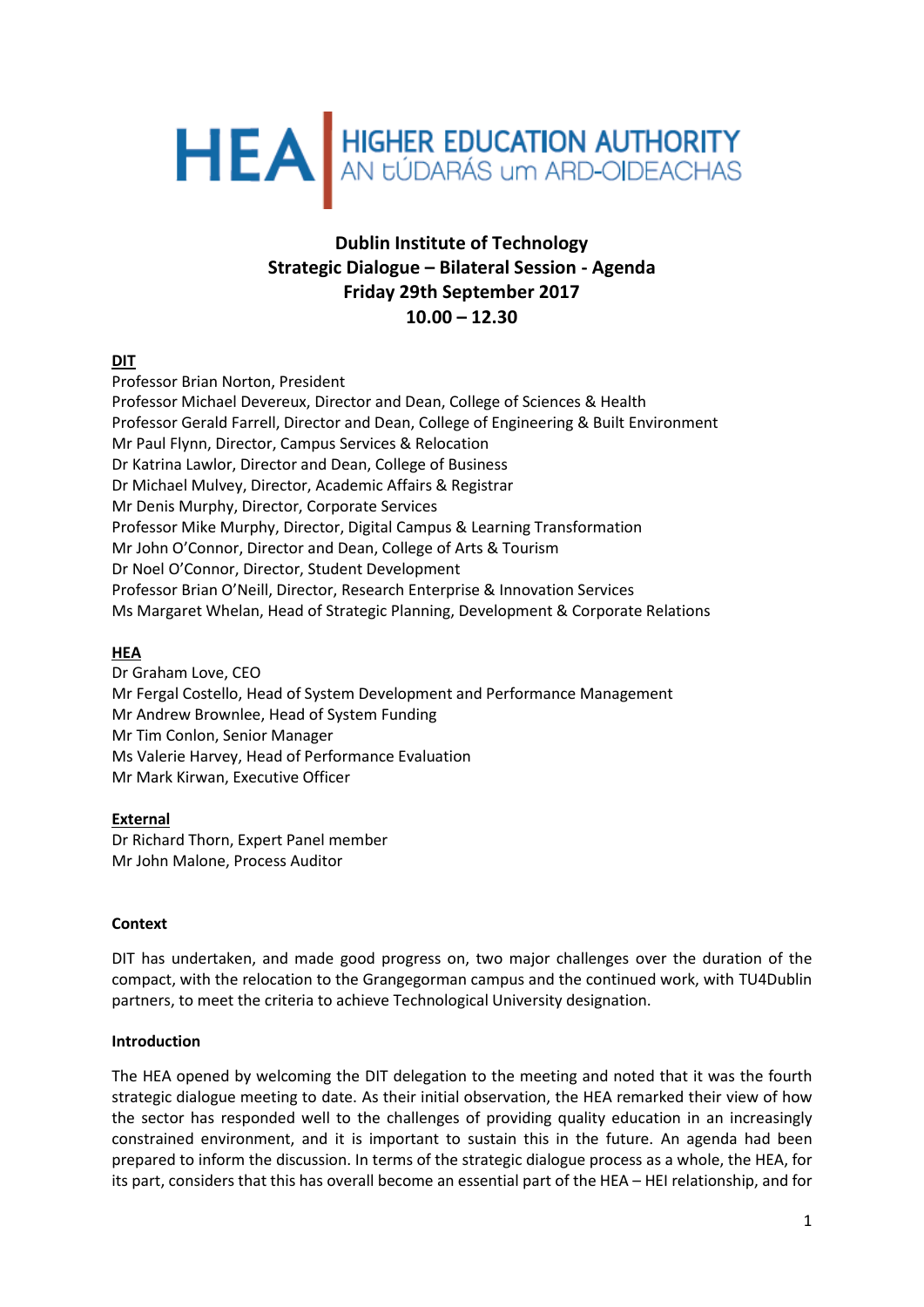wider system performance and accountability. Given that a new cycle will commence shortly, the HEA will consider how this might evolve, and will seek views from the sector on how the process can be improved.

DIT noted that there has been profound and pervasive change in the institution which is being relocated and merged with two other institutions. These two drivers are being used to position the institution, and the intended future institution, as a practice driven HEI, with the necessary changes in its curriculum, teaching and learning, and research; ensuring that programmes are fit for purpose, and links with industry are strong.

# **Research and Development**

DIT's objectives in its compact submission included increasing the number of academic staff with a PhD; increasing the value of external research awards and increasing the number of research publications per year. The institute is also engaged in increasing its doctoral student numbers in order to reach the criteria to achieve Technological University designation.

DIT set out its vision that it will shortly progress to be a Technological University, with three full-service campuses and online education. The institute has four research themes – new materials and devices; information, communications and media technologies; environment, energy and health; and society, culture and enterprise. The institute has invested in research manpower, and in its doctoral programme. A DIT graduate will have a creative, practice-based approach to work. The institute is also looking towards new, flexible and alternative routes to research, using models for accessibly engaging industry partners in the research processes. DIT noted the challenges associated with measuring research activity amongst staff; and explained that a number of factors are taken into account when considering the promotion of staff from Assistant Lecturer to Lecturer. These include engagement with industry, research and teaching of undergraduates.

The institute is steadily developing and deepening its research capacity, delivered through an internal compact process with its 26 schools. It has set a 3-5 year timeline in terms of developing each school's research capacity.

The institute ensures that teaching is informed by research through programme development and through the quality enhancement process. The currency of research is raised at the undergraduate level through events such as project fairs.

#### **Access and Participation**

The institute's compact submission had set out its strong performance in the area of participation, access and lifelong learning. In particular, the self-evaluation set out helpful data on how DIT is the largest provider nationally in terms of STEM undergraduates, ICT undergraduates, part-time enrolments and part-time undergraduates. HEA queried how, in that context, DIT can take a further step in its benchmarking process to look for new areas for improvement. In response, DIT stated that it was committed to being a learning organisation, and would therefore be exploring how it might improve its use of data to help in setting further goals and targets. DIT noted that it had adopted a good process of gathering, understanding and using this data to inform institutional direction, and was committed to building on the progress made in recent years.

DIT outlined its ongoing commitment to the apprenticeship model. Not only has the institute maintained capacity across its existing trades over the last number of years, it has made three applications to the new apprenticeship call.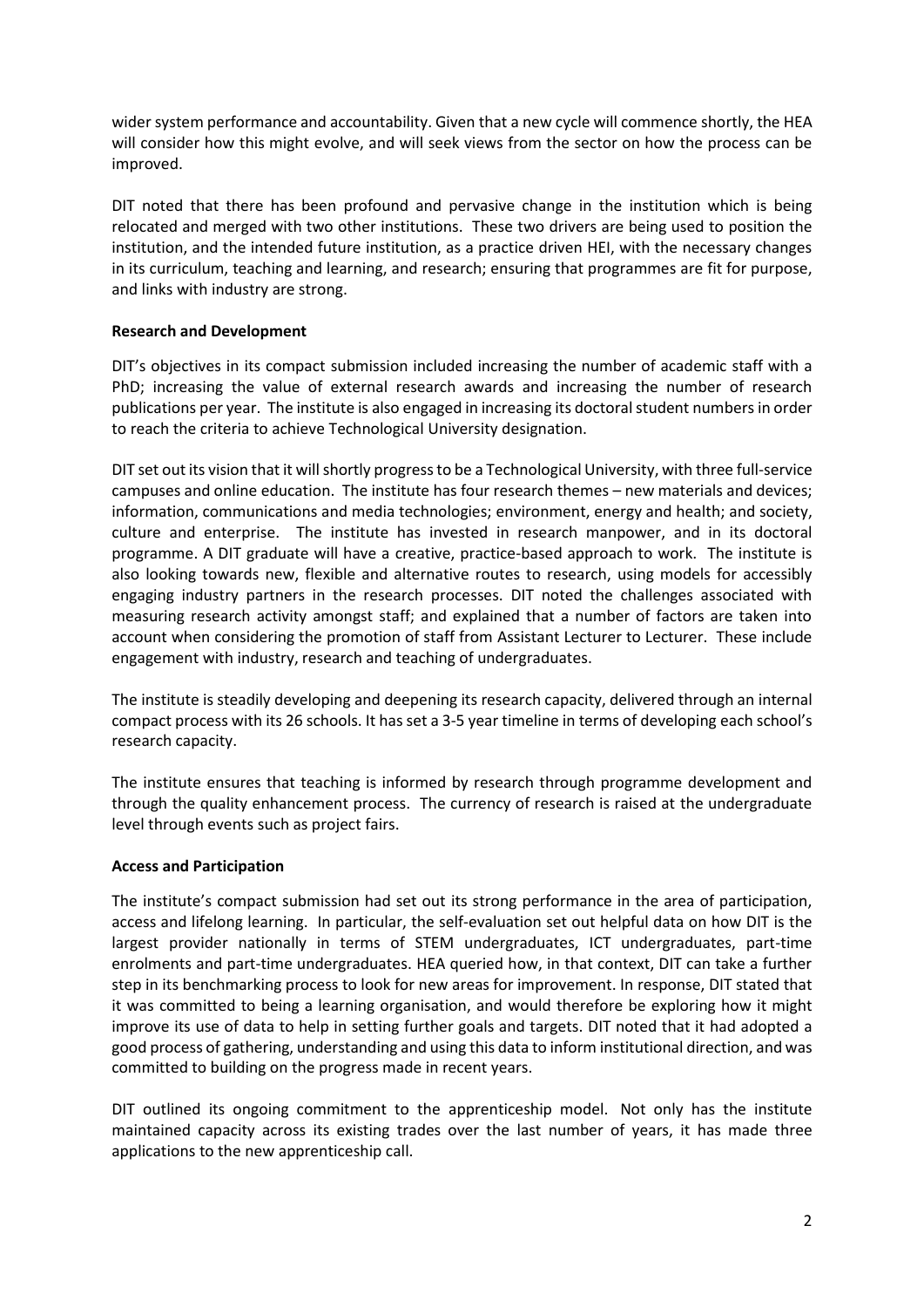DIT also has a digital campus plan which will continue to develop the capability to support a digital learning environment.

In relation to benchmarking, DIT noted its participation in the U-Multirank process and itsinvolvement in European and international networks.

#### **Internationalisation**

DIT stated that internationalisation is critically important and permeates through the institute, and reaches beyond outgoing and incoming students. DIT considers that its programmes and graduates should be international. Previously the institute had focussed on the recruitment of international students but is now trying to embed internationalisation into all aspects of the HEI, including the curriculum and research. There is a cultural element to this and the institute attempts to recruit staff who are international, and to engage with international companies.

The HEA noted DIT's very credible discussion of its approach to internationalisation but noted that given the significant work the institute is undertaking in terms of TU and relocation that not everything can be a priority.

#### **Technological Universities**

It was noted that a separate meeting had taken place on the Dublin Technological University process with the three TU partners.

DIT considers that whatever delays have occurred in the delivery of TU legislation, the work that has been undertaken with the TU partners has still been important, and will have fruitful impacts. For example, the partners' experience of collaboration on research has been very positive, and they have built trust. There have been accomplishments in relation to the graduate school, the innovation space, the sharing of technology transfer facilities, and managed services. The commitment from the TU partners is now a given.

#### **Grangegorman and Capital Developments**

DIT stated that in two years' time, there will be 10,000 students in Grangegorman, with only Business students and Engineering students in Bolton St. to follow two years after that. DIT noted that the Luas connection will open shortly and this will provide a seamless link between campuses.

Consolidation of the campuses is fundamental to the institute, and it will shortly close on two PPPs. DIT has submitted its capital plan, which includes the library, catering, and relocation of business and engineering. In relation to student accommodation and student services, the institute considers that it is hampered by not being able to borrow.

#### **Next steps**

The HEA intends to circulate a minute of the meeting in late October. HEIs will have the opportunity to respond on matters of factual accuracy or clarification prior to the publication of the full suite of documents. It is expected that the aggregated outcomes from the sessions will inform the publication of a system level performance report in 2018.

# **Summary/ Outcomes**

The outcome presented below is based on the key inputs of this process i.e.:

• the institutional self-evaluation;